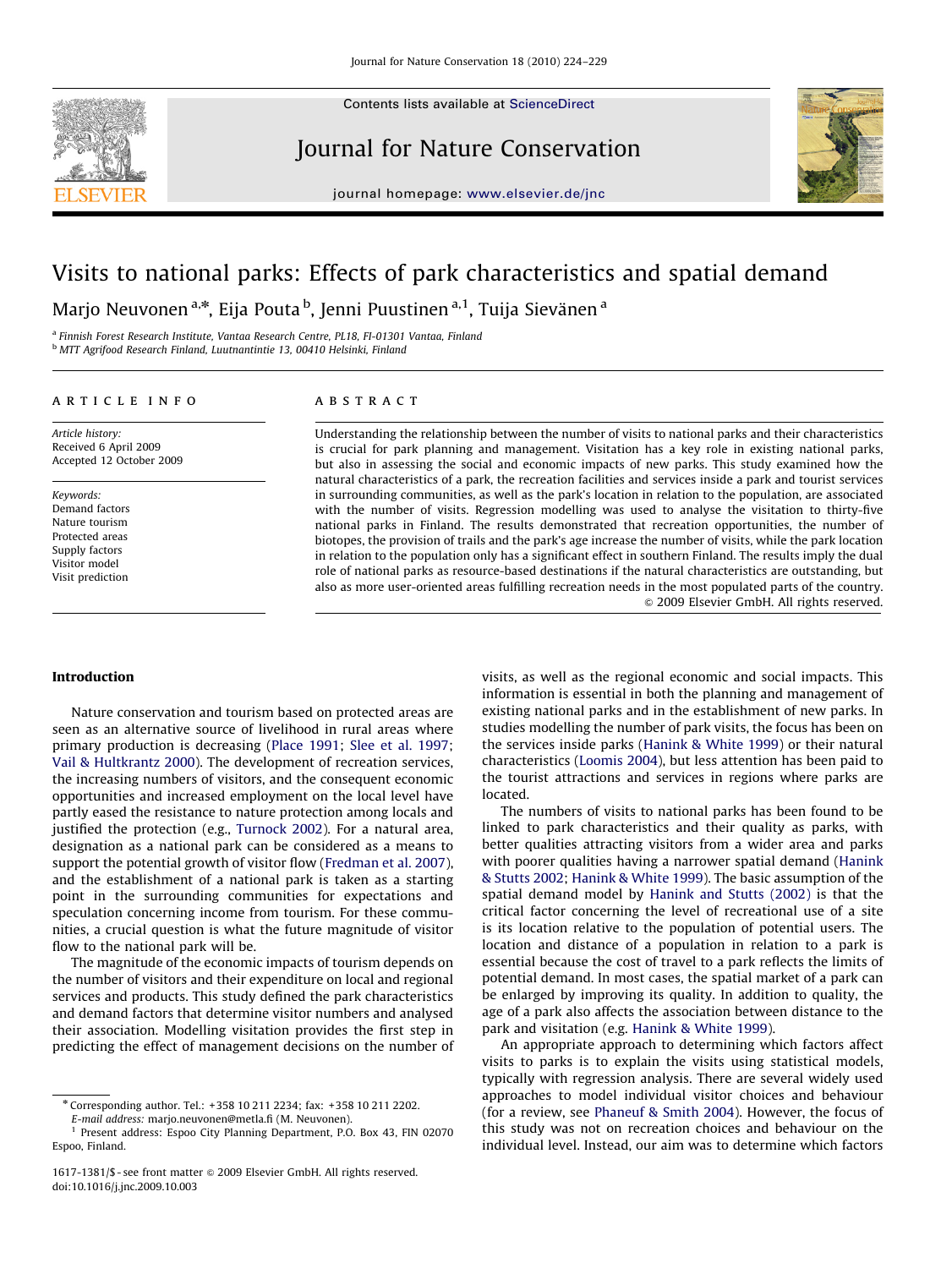underlie the recreational use of a park, i.e. the total annual number of visits. Only a few studies have used protected areas as observations in order to model how the attributes of a park affect the annual number of visits [\(Ejstrud 2007;](#page-5-0) [Hanink](#page-5-0) [& Stutts 2002;](#page-5-0) [Hanink](#page-5-0) & [White 1999](#page-5-0); [Loomis et al. 1999;](#page-5-0) [Loomis 2004](#page-5-0); [Mills &](#page-5-0) [Westover 1987\)](#page-5-0). In most of these studies, the focus has been either on demand factors ([Hanink](#page-5-0) [& White, 1999\)](#page-5-0) or on the supply of services inside the park ([Mills & Westover 1987\)](#page-5-0). Very few studies have attempted to include both types of variables and to analyse their relative importance ([Ejstrud 2007;](#page-5-0) [Hanink &](#page-5-0) [Stutts 2002\)](#page-5-0). The method allows, for example, assessment of the interconnection between park infrastructure and visitation ([Mills](#page-5-0) [& Westover 1987\)](#page-5-0) or forecasting of the future recreational use of a park with various facilities and natural conditions ([Loomis et al. 1999\)](#page-5-0).

The aim of this study was to examine the number of visits to Finnish national parks and to analyse the contributory factors. The volume of recreational use was explained in regression models with supply factors and indicators of demand. The data included all Finnish national parks as observations. The centralised administration of national parks and standardised visitor monitoring methods provided a multifaceted opportunity to investigate the determinants of visits to parks. The use of the models to predict the future volume of recreation in national parks is illustrated, and the relative importance of supply and demand factors in predicting park visitation is discussed.

#### Methods and data

## Case study Finnish national parks

There are thirty five national parks in Finland, which are characterised by their diverse and unique natural features (Figure 1). The oldest parks are almost 70 years old, while the newest ones were established in 2003. The combined surface area of all the national parks in Finland in 2003, the year of this study, was 8,731 square kilometres and the individual size of parks varied from 4.3 to 2,850 square kilometres ([Table 1\)](#page-2-0). The national parks are managed by Metsähallitus (the Finnish Forest and Park Service), a state enterprise. In the period from 2002 to 2007, the annual number of visits to national parks increased from 1.0 to 1.6 million (Metsähallitus 2008).

Although the primary purpose of the national parks is the protection of biotic and abiotic original features of the natural environment, including heritage landscapes, the management principles of national parks emphasise the importance of creating opportunities for recreation and contact with nature. Nature trails, cooking facilities, camping sites, visitor centres or other recreational facilities are therefore provided in many parks. The size, biotopes and extent of human development differ greatly between the parks. In northern Finland, a diverse tourism infrastructure is located close to the national parks and the tourist sites are a combination of natural areas with adjacent tourist services such as hotels, camping sites, restaurants and shops ([Saarinen et al. 1996](#page-5-0)). In southern Finland, the tourism infrastructure of parks is less developed.

## Data and variables

Each of the 35 national parks formed one observation in the data set. Data on the parks included information on the number of annual visits per park and information characterising both the supply of recreation services and the spatial demand for recreation. Metsähallitus (the Finnish Forest and Park Service)



Figure 1. The location of national parks in Finland. Source: Metsähallitus.

provided the data for each park, including the number of visits, characteristics of the natural resources and information concerning recreation services.

Metsähallitus has systematically counted the numbers of visits to national parks since 1995. The present study utilised information concerning the number of visits in 2003, which ranged from 4,500 to 217,000 [\(Table 1\)](#page-2-0). A larger number of visits was particularly associated with the national parks in northern Finland. The data also included the year of establishment and total area as well as quality characteristics of the park, such as the natural characteristics, recreation services inside a national park and tourist services outside the park. The natural characteristics included the dominant natural features of a park (water areas, mires, fells or forests), the number of biotopes and presence of outstanding national landscapes. The recreation services inside the park included information about all structures such as shelters, viewing towers and campfire sites, as well as buildings within the parks. Information on hiking trails was obtained from the managers of individual parks. Opportunities for various recreation activities were coded into the data set based on information on each park provided on the Internet for park visitors by Metsähallitus. Information on the tourism services in the surrounding communities [\(Table 2\)](#page-3-0) was collected from Internet sources. This data included the tourism infrastructure,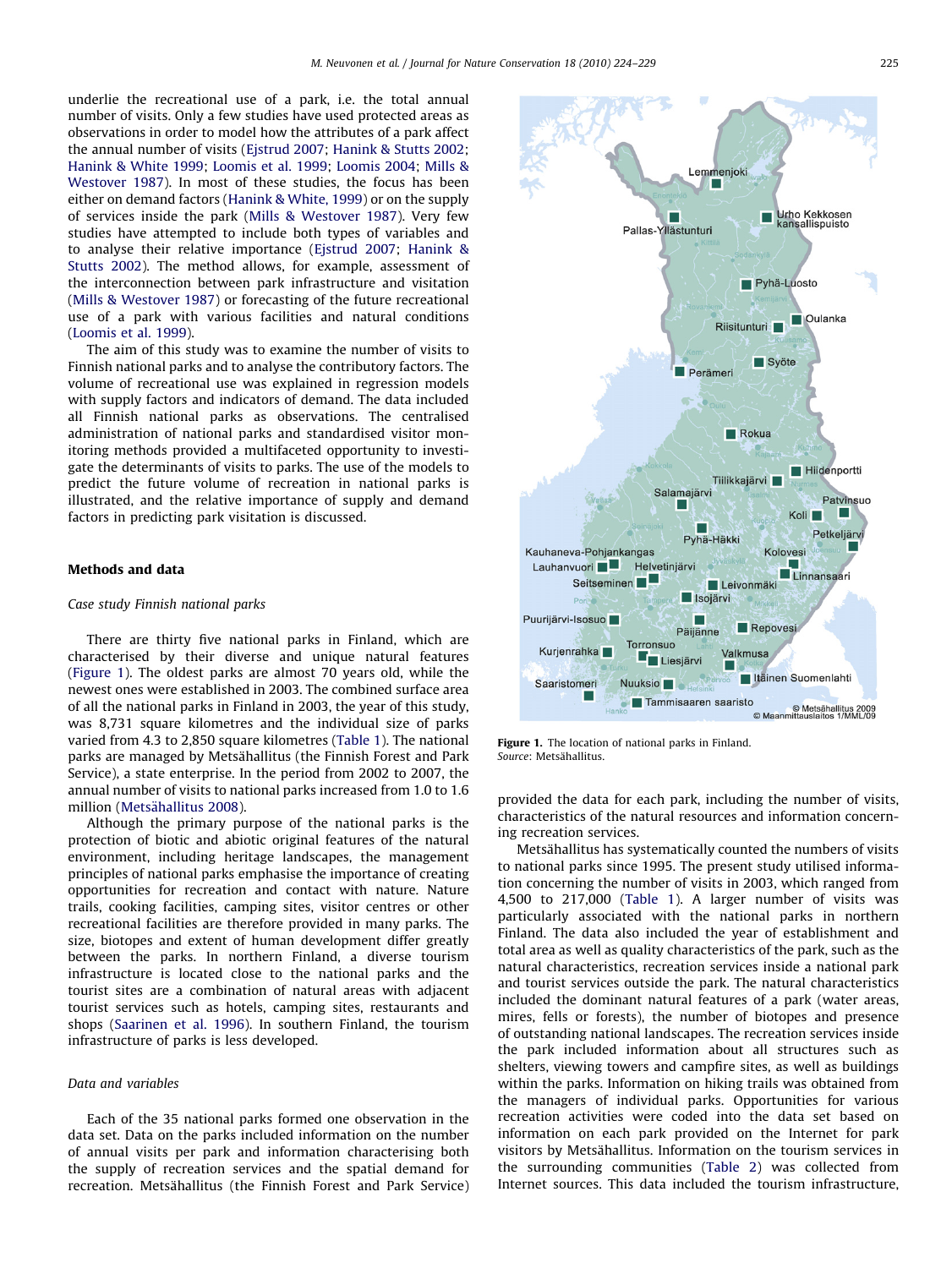#### <span id="page-2-0"></span>Table 1 Finnish National Parks.

Source: Metsähallitus.

| <b>National Parks</b>            | Area<br>km <sup>2</sup> | Year of<br>establishment | Visits<br>2003 |
|----------------------------------|-------------------------|--------------------------|----------------|
| Helvetinjärvi                    | 50                      | 1982                     | 32 000         |
| Hiidenportti                     | 45                      | 1982                     | 7 500          |
| Isojärvi                         | 22                      | 1982                     | 8 0 0 0        |
| Itäinen Suomenlahti              | 7                       | 1982                     | 15 000         |
| Kauhaneva-Pohjankangas           | 57                      | 1982                     | 6 000          |
| Koli                             | 30                      | 1991                     | 12 0000        |
| Kolovesi                         | 23                      | 1990                     | 6 000          |
| Kurjenrahka                      | 29                      | 1998                     | 20 000         |
| Lauhanvuori                      | 53                      | 1982                     | 25 000         |
| Leivonmäki                       | 29                      | 2003                     | 4 500          |
| Lemmenjoki                       | 2850                    | 1956                     | 10 000         |
| Liesjärvi                        | 22                      | 1956                     | 15 000         |
| Linnansaari                      | 38                      | 1956                     | 28 000         |
| <b>Nuuksio</b>                   | 39                      | 1994                     | 100 000        |
| Oulanka                          | 270                     | 1956                     | 165 000        |
| Pallas-Yllästunturi <sup>1</sup> | 1020                    | 1938                     | 217 000        |
| Patvinsuo                        | 105                     | 1982                     | 15 000         |
| Perämeri                         | 157                     | 1991                     | 7 200          |
| Petkeljärvi                      | 6                       | 1956                     | 17 000         |
| Puurijärvi-Isosuo                | 27                      | 1993                     | 15 000         |
| Pyhä-Häkki                       | 13                      | 1956                     | 11 000         |
| Pyhä-Luosto <sup>1</sup>         | 142                     | 1938                     | 95 000         |
| Päijänne                         | 14                      | 1993                     | 8 0 0 0        |
| Repovesi                         | 15                      | 2003                     | 65 000         |
| Riisitunturi                     | 77                      | 1982                     | 7 000          |
| Rokua                            | 4                       | 1956                     | 24 000         |
| Saaristomeri                     | 500                     | 1983                     | 80 000         |
| Salamajärvi                      | 62                      | 1982                     | 7 000          |
| Seitseminen                      | 46                      | 1982                     | 40 000         |
| Syöte                            | 299                     | 2000                     | 24 000         |
| Tammisaaren saaristo             | 52                      | 1989                     | 20 000         |
| Tiilikkajärvi                    | 34                      | 1982                     | 6 000          |
| Torronsuo                        | 27                      | 1990                     | 20 000         |
| Urho Kekkosen kansallispuisto    | 2550                    | 1982                     | 160 000        |
| Valkmusa                         | 17                      | 1996                     | 5 000          |

 $1$  Pallas-Yllästunturi and Pyhä-Luosto national parks were enlarged in 2005. The data on visits to the joined areas was also available and was added to the number of park visitors in 2003.

such as the number of beds in hotels and other types of commercial accommodation enterprises, nationally important cultural and/or historical environments, and enterprises providing recreation programme services (detailed description in [Selby et al.](#page-5-0) [2007](#page-5-0)). To describe the possible substitutes, the number of other national parks that were located within 100 km of an individual park was identified.

Variables describing the demand for the recreational use of a national park were selected with a focus on the spatial aspects of demand. The demand data included variables related to the population characteristics in surrounding municipalities and the park's location in relation to potential users. The distance to the nearest city of more than 50,000 and 100,000 inhabitants and the number of people living within 50 and 100 km radius of a national park represented the potential park users.

The categorical variables, such as the importance of the water elements of a park, were recoded as binary (dummy) variables. Some of the variables were constructed as the sum of several items, such as the variable describing recreational activities, which was the sum of those activities that correlated most strongly with the number of visits.

# Statistical methods

Multiple regression analysis was used to model the annual number of park visits  $(v)$  in relation to the natural park

characteristics, recreation and tourism services, spatial demand and socio-economic characteristics of surrounding municipalities. [Table 2](#page-3-0) presents the variables tested in the model. A logarithm transformation for visits  $\ln v$  was used to obtain a better fit to the requirements of regression analysis, i.e. linearity and constant variance ([Weisberg 1985,](#page-5-0) 147–152). Consider the base model:

 $\ln v = \alpha + \beta_i s_i + \beta_j s_j + \beta_k s_k + \beta_z s_z + \beta_w s_w + \varepsilon,$ 

where  $\alpha$  is a constant and vector  $\beta_i$  includes those parameters that describe the natural characteristics of the park, including its age, vector  $\beta_i$  represents recreation services inside the park,  $\beta_k$  refers to tourism services outside the park,  $\beta$ <sub>z</sub> consists of spatial demand factors, vector  $\beta_w$  of socio-economic characteristics related to the surrounding municipalities and  $\varepsilon$  represents a vector for random variables ([Table 2](#page-3-0)).

There were a large number of potential independent variables that correlated with the number of visits to a park. [Table 2](#page-3-0) presents the correlations between visitor numbers and the potential independent variables. The variables for the model were selected on the basis of their high correlation with visitation and their low correlation with other independent variables in the model. First, the model was estimated using a stepwise technique in which explanatory variables were entered and/or removed from the model depending on the overall significance of the model based on F-statistics. Before selecting the final model, each step was separately analysed and some variables that were dropped out from the earlier steps were once again tested in the model.

Several demand variables, such as the number of people living within a 50 or 100 km radius of a national park, were not statistically significant and were therefore dropped from the model. As the variable 'distance to the nearest city of more than 100 000 inhabitants' was only significant in southern parts of the country but not in the whole country, a dummy variable SOUTH was constructed, where the most northerly and at the same time most sparsely inhabited provinces (population per  $km<sup>2</sup>$  less than 10.5) were recoded as 0 and the rest of the provinces as 1. After that, a spatial demand interaction factor was constructed from the product of the distance variable and the new dummy variable SOUTH. The interaction variable (SOUTH x DISTANCE) correlated significantly with the number of visits (Pearson correlation  $-0.411$ , p=0.014).

Several of the supply factors, such as the dominance of water and culturally or historically significant objects in a park, also failed to significantly explain visitor numbers. Of the variables significantly associated with the number of visits, the length of the trail network in a national park was correlated with the park age, indicating that as parks age the supply of services increases. To avoid multicollinearity we ended up with two separate models, the first including trails and second park age. However, many variables that correlated strongly with the number of visits, such as the number of huts or ski trails, could not be included in the model due to strong multicollinearity with other explanatory variables.

Although better services in national parks may encourage more and new types of visitors, increasing visitation also creates a need for new services to preserve natural values. Thus, the cause and effect in visitation and the supply of services may not be clear. This problem of possible endogeneity of recreation services particularly relates to facilities such as new trails. As the number of visitors increases, more recreation services are constructed by managers, which further increases the number of visitors. The possible endogeneity of the variable TRAILS raises a question of the endogeneity problem in using ordinary least squares regression (OLS). The Hausman test for endogeneity was used to assess the possible endogeneity of the variable TRAILS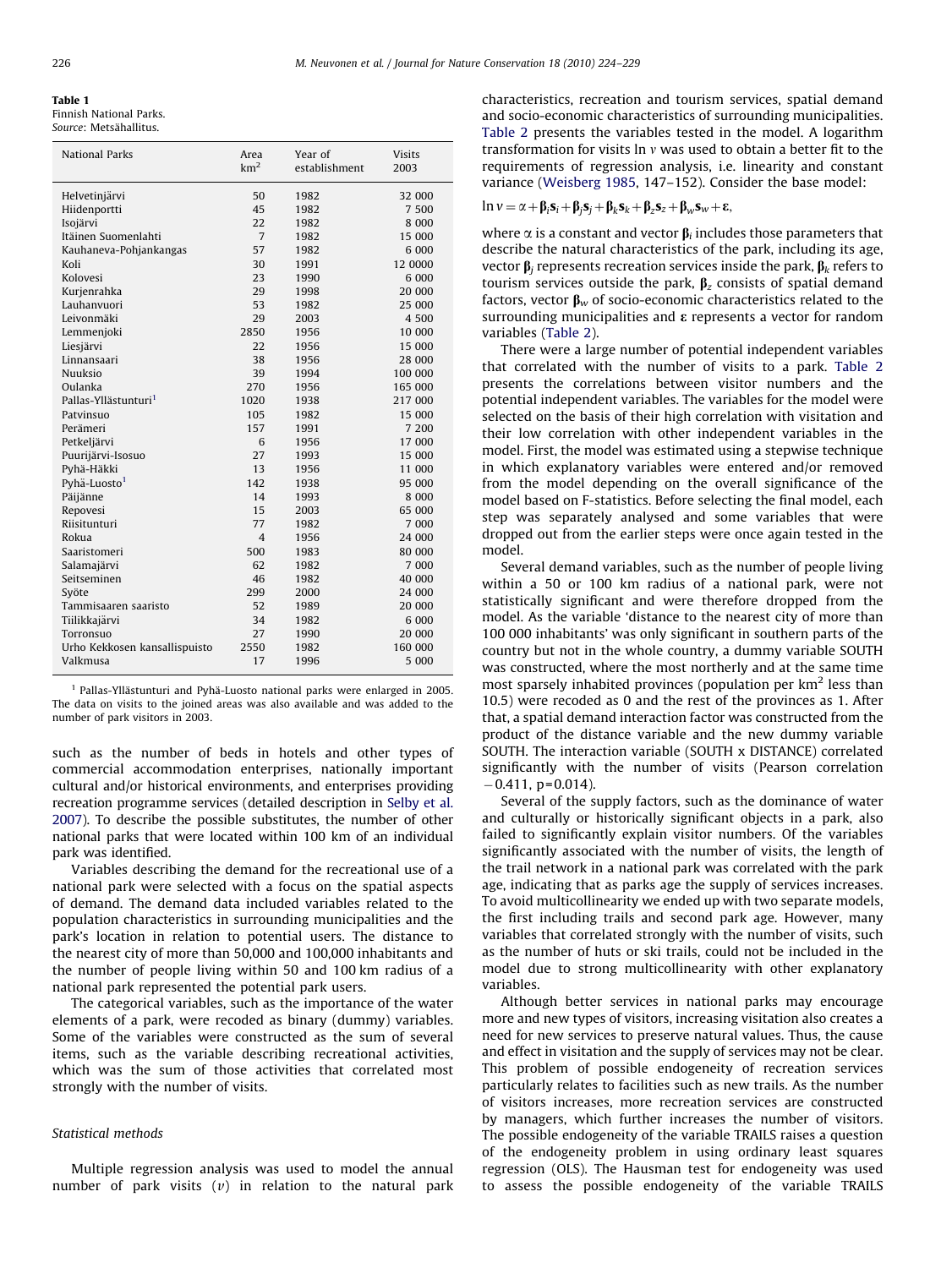## <span id="page-3-0"></span>Table 2

Variables available for models and their correlation with visitation.

| Type                                                                   | Variable             | Explanation                                                                                                              | Pearson correlation<br>coefficient | p-value |
|------------------------------------------------------------------------|----------------------|--------------------------------------------------------------------------------------------------------------------------|------------------------------------|---------|
| Dependent variable<br>Natural characteristics<br>and age, $i = 1, , 7$ | ln(visits)<br>water  | Annual number of visits/park, natural logarithm <sup>1</sup><br>Is water a predominant feature in a park, yes/no (dummy) | $-0.049$                           | 0.780   |
|                                                                        | peatland             | Is peatland a dominant element in a park, yes/no (dummy)                                                                 | $-0.231$                           | 0.181   |
|                                                                        | fells                | Are fells a dominant element in a park, yes/no (dummy)                                                                   | 0.424                              | 0.011   |
|                                                                        | scenery              | Are there outstanding national landscapes in a park, yes/no (dummy)                                                      | 0.412                              | 0.014   |
|                                                                        | diversity            | Number of biotopes existing                                                                                              | 0.489                              | 0.003   |
|                                                                        | area                 | Park area in $km2$                                                                                                       | 0.270                              | 0.117   |
|                                                                        | age                  | Park age                                                                                                                 | 0.310                              | 0.070   |
| Recreation services.<br>$j = 1, , 6$                                   | trails               | Number of trails in kilometres                                                                                           | 0.604                              | < 0.001 |
|                                                                        | campfire             | Campfire sites and cooking shelters                                                                                      | 0.498                              | 0.002   |
|                                                                        | huts                 | Day trip, open and reservable wilderness huts                                                                            | 0.634                              | 0.001   |
|                                                                        | activities           | Number of available recreational activities <sup>2</sup>                                                                 | 0.686                              | < 0.001 |
|                                                                        | guidance<br>services | Visitor services, customer service points and other services                                                             | 0.567                              | < 0.001 |
| Tourism services <sup>3</sup> ,                                        | beds                 | Number of beds in accommodation service                                                                                  | 0.471                              | 0.004   |
| $k = 1, , 7$                                                           | program services     | Program service enterprises                                                                                              | 0.593                              | < 0.001 |
|                                                                        | outside trails       | Outstanding hiking trails (other than those in a national park)                                                          | 0.494                              | 0.003   |
|                                                                        | restaurant           | Number of enterprises offering restaurant and bar services                                                               | 0.130                              | 0.457   |
|                                                                        | culture history      | Number of nationally significant cultural history sites                                                                  | 0.293                              | 0.088   |
|                                                                        | events               | Number of continual events                                                                                               | 0.425                              | 0.011   |
|                                                                        | substitutes          | Number of other national parks within 100 km radius from a national park <sup>4</sup>                                    | $-0.604$                           | 0.604   |
| Spatial demand <sup>4</sup> ,<br>$z = 1,2,3,4$                         | people50             | Number of people living within 50 km radius from a national park                                                         | 0.175                              | 0.314   |
|                                                                        | people100            | Number of people living within 100 km radius from a national park                                                        | $-0.060$                           | 0.731   |
|                                                                        | distance             | Distance to the nearest city of more than 100 000 inhabitants                                                            | 0.148                              | 0.345   |
|                                                                        | distanceS            | Distance to the nearest city of more than 100 000 inhabitants (in southern<br>Finland)                                   | $-0.411$                           | 0.014   |
| Socioeconomic                                                          | income               | Mean income                                                                                                              | 0.257                              | 0.137   |
| characteristics in                                                     | education            | Proportion of highly-educated people                                                                                     | 0.290                              | 0.091   |
| surrounding                                                            | unemployment         | Unemployment rate                                                                                                        | 0.073                              | 0.678   |
| municipalities <sup>2</sup> ,                                          | ageyoung             | Age structure: proportion of young people                                                                                | 0.235                              | 0.174   |
| $w=1,,7$                                                               | agemiddle            | Age structure: proportion of middle-aged people                                                                          | 0.278                              | 0.105   |
|                                                                        | ageolder             | Age structure: proportion of senior citizens                                                                             | $-0.329$                           | 0.054   |
|                                                                        | service              | Tourism services as a proportion of total employment                                                                     | 0.477                              | 0.004   |

 $1$  Other transformations such as inverse, square or cubic root were examined in relation to the normal distribution, but the results of the Kolmogorov-Smirnov Test supported log-transformation.

<sup>2</sup> Sum of activities that correlated strongly with the number of visits were walking on nature trails, cross-country skiing on maintained trails, fishing, horseback riding, cycling, rock or ice climbing, wilderness trekking or snowshoeing. The possibility for sailing or motor boating was also added.

 $3$  The municipalities in which parks are located were identified in order to collect data on tourism services outside the park. If the national park was located inside more than one municipality, the statistics for all these municipalities were combined. Data were gathered from Statistics Finland, tourism guide books and also the web sites of tourism organisations.

<sup>4</sup> MapInfo 12.0 software was used to identify both substituting national parks and spatial demand.

([Wooldridge 2002,](#page-5-0) 118–122). The test was conducted by performing a first stage regression for the TRAILS variable with the exogenous variable PARK AGE. The second step was to calculate the residuals from this equation and include them as an additional regressor in the original estimation equation. After running OLS on this new equation the T-test was performed for the coefficient on the first stage residuals. In our case the coefficient was not significant, implying that there was no significant endogeneity problem in our data, and we therefore used OLS regression.

# Results

The two models with variables of interest and the best fit are presented in Table 3. Model 1 places emphasis on services, including a variable concerning the density of trails in the park. Model 2 tests the significance of park age as a predictor of the number of visits.

The spatial demand factor SOUTH x DISTANCE was significant in both models and significantly increased their total fit  $(R<sup>2</sup>)$ . The

# Table 3

Multiple regression models for visits to Finnish national parks.

|                                                                                                         | Model 1                 |                         | Model 2                 |                         |
|---------------------------------------------------------------------------------------------------------|-------------------------|-------------------------|-------------------------|-------------------------|
|                                                                                                         | B                       | p-value                 | β                       | p-value                 |
| Constant<br>Distance to the nearest city<br>of more than $100,000$<br>inhabitants X southern<br>Finland | 8.687<br>$-0.003$       | 0.000<br>0.062          | 8.397<br>$-0.004$       | 0.000<br>0.021          |
| Recreation activities<br>Number of biotopes<br>Trails (km)<br>Park age                                  | 0.273<br>0.037<br>0.004 | 0.000<br>0.039<br>0.073 | 0.328<br>0.037<br>0.013 | 0.000<br>0.037<br>0.053 |
| $R^2$<br>F-test<br>N                                                                                    | 0.676<br>15.637<br>35   | 0.000                   | 0.682<br>16.058<br>35   | 0.000                   |

interpretation of the variable suggests that in southern Finland an increase of 10 km in the distance from a park to the nearest bigger city decreases the number of visits by 3 or 4%, depending on the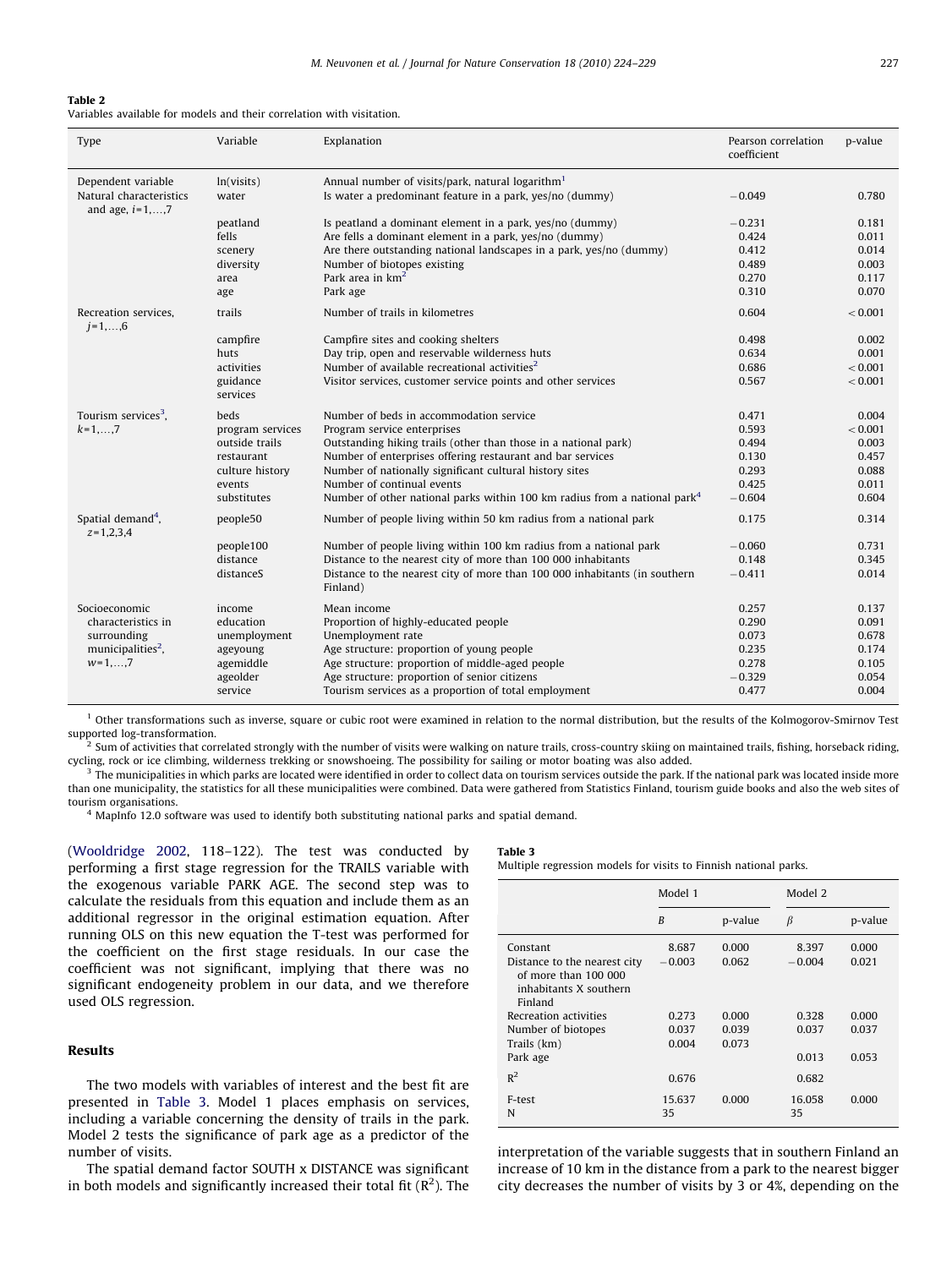model. Spatial demand variables had no significant effect on visits to parks in northern Finland, as the majority of demand comes from the mostly populated areas of southern Finland.

The models indicate that the variables representing park facilities, such as trails and opportunities for recreation activities, were significant determinants of a park's popularity ( $p < 0.01$ ). An addition of 10 km of trails in a national park increased the visits by 4%. The sum of opportunities for recreation activities was a highly significant variable ( $p < 0.001$ ). An increase in the opportunity for one more recreation activities increased visits by about 30%.

The number of biotopes had a significant and positive influence on visits (p=0.039). This finding could indicate that the diversity of natural features in a park is experienced as a positive characteristic among visitors. However, the effect was weaker than the effect of the supply of opportunities for recreational activities.

The age of a park was significantly correlated with the density of its trails, and these variables could not therefore be included in the same model. In model 2 the substitution of park age for trail density and was found to slightly increase the  $\mathsf{R}^2.$  The significance of park age could indicate either a more developed service structure or a higher level of the public knowledge of the older parks. Both of these factors probably have a positive effect on the number of visits.

Based on model 1, Figure 2 further illustrates the effect of the distance between a national park and a population centre of 0.1 million inhabitants in southern Finland. In Figure 2 the prediction of visitation was compared with the observed number of visits. In the prediction the supply factors were assumed to have the mean level. The greatest difference between the observed and expected number of visits was recorded for those parks that were located very close to major population centres (Nuuksio and Seitseminen) or were established in regions with outstanding lake areas or sea (Saaristomeri, Linnansaari, Repovesi).

Both models revealed the relative importance of supply and demand factors. In the case of national parks in northern Finland, none of the demand variables were significant in explaining visits. In southern Finland, the demand variable in the model, i.e. the distance to the nearest bigger city, was significant, but its relative importance compared to supply variables appeared to be minor. Figure 3 and Table 4 further illustrate the relative effect of the demand and supply variables and the use of the model in predicting visitation. In these illustrations the number of visits was calculated by varying either the opportunity supply, i.e. trails,



Figure 2. Observed number of visits to national parks in southern Finland in 2003 in relation to distance to the nearest large city, and the predicted number of visits (trend line) based on model 1.



Figure 3. The effect of demand and supply variables in predicting visitation.

#### Table 4

Predicted visitation to national parks in southern and northern Finland in relation to distance to the nearest city of more than 100 000 inhabitants and opportunity supply (trails, activities, biotopes).

|                                | Visitation       |                  |  |
|--------------------------------|------------------|------------------|--|
|                                | Southern Finland | Northern Finland |  |
| Moderate opportunity supply    |                  |                  |  |
| high distance                  | 16 800           | 23 000           |  |
| moderate distance              | 19 300           | 23 000           |  |
| low distance                   | 23 000           | 23 000           |  |
| Moderate distance              |                  |                  |  |
| low supply of opportunity      | 12 000           | 14 300           |  |
| moderate supply of opportunity | 19 300           | 23 000           |  |
| high supply of opportunity     | 33 300           | 39 600           |  |
|                                |                  |                  |  |

activities and biotopes, between lower, moderate and higher levels, or varying the distance variable. The results demonstrated the considerably greater effect of the supply of recreation opportunities on park visitation. In southern Finland, where distance had a significant effect, the supply factors also had a stronger effect. Increasing the level of supply factors almost tripled the visitation, while the effect of providing parks at a minimum distance was to less than double the number of visits.

# Discussion and conclusions

This study specified the determinants of visits to 35 national parks in Finland with two regression models based on five independent variables. Although the regression analysis was sensitive to the accumulation of mutually correlating variables, it allowed the examination and evaluation of the relative importance of factors affecting visits, and the results demonstrated the importance of supply variables. The regression analysis revealed that opportunities for recreation activities, the number of biotopes and the extent of the trail network increased the number of visits. The results suggested that parks providing a wide range of recreation opportunities are better placed to attract potential visitors (cf. [Cocklin et al. 1990\)](#page-5-0). The relationship between increasing visits and park services was also similar to that identified by [Mills and Westover \(1987\)](#page-5-0) for US state parks. The positive influence of park age on visits was consistent with the results of previous studies. Park age can be seen to relate to popularity because of the greater public awareness of older parks